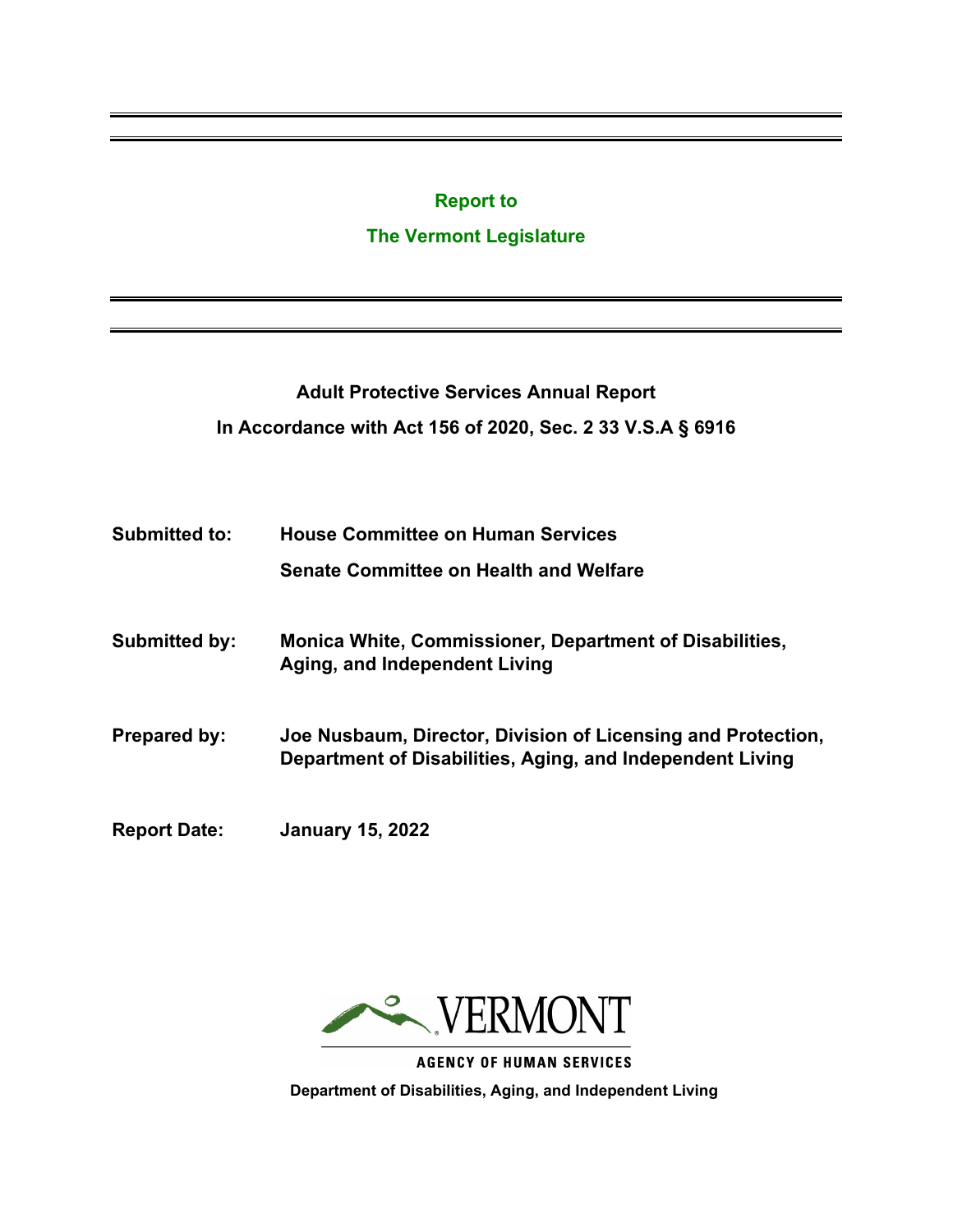# § 6916 Older Vermonters Act:

# Adult Protective Services Annual Report for State Fiscal Year 2021

# **Introduction**

Adult Protective Services (APS) is one of two units within DAIL's Division of Licensing and Protection (the other is Survey and Certification). APS investigates allegations of abuse, neglect, and exploitation of vulnerable adults and implements protective services, as necessary, to limit future maltreatment. APS currently has 20 employees, including 9 home-based investigators who travel throughout the state to investigate allegations of maltreatment. APS frequently partners with law enforcement agencies and human service providers in the performance of their investigations.

Like many current employers, APS has struggled this year to recruit and hire staff. At the date of this report submission ( January 2022), APS is actively trying to fill four (4) open positions, most of which have had to be reposted multiple times. This is a significant vacancy rate for a division of 20 staff.

Vermont APS has followed the national trend in noting decreasing reports in the final quarter of SFY20 and continuing into SFY21 as a result of COVID-19. In response to the pandemic and those national trends, Vermont's APS operations have been modified to ensure continuing access. APS implemented a COVID-19 protocol which provided direction on when to conduct in-person interviews, appropriate use of PPE, and other necessary precautions. Remote contact has been mandated except in cases where inperson contact is required to ensure the safety of the vulnerable adult. APS has also expanded outreach efforts to encourage reporting despite decreased in-person contact with vulnerable adults during the pandemic.

Pandemic outreach efforts included the creation of a stakeholder list of over 200 individuals across 25 partnering service industries and organizations. Phone calls were made to every partner in each region to confirm APS services were uninterrupted, and to encourage partners to increase their remote check-ins with vulnerable consumers. APS, in partnership with the Department for Children and Families (DCF), also launched a new "Family Safety and Support Services" website, with APS resources and reporting information. A one-page awareness piece was developed with key information and reporting resources and sent to over 200 partnering individuals. In collaboration with DCF, APS created an audio and video PSA that was aired on dozens of radio and television stations across Vermont. APS also conducted remote virtual events to provide reporter training and guidance regarding services during the pandemic.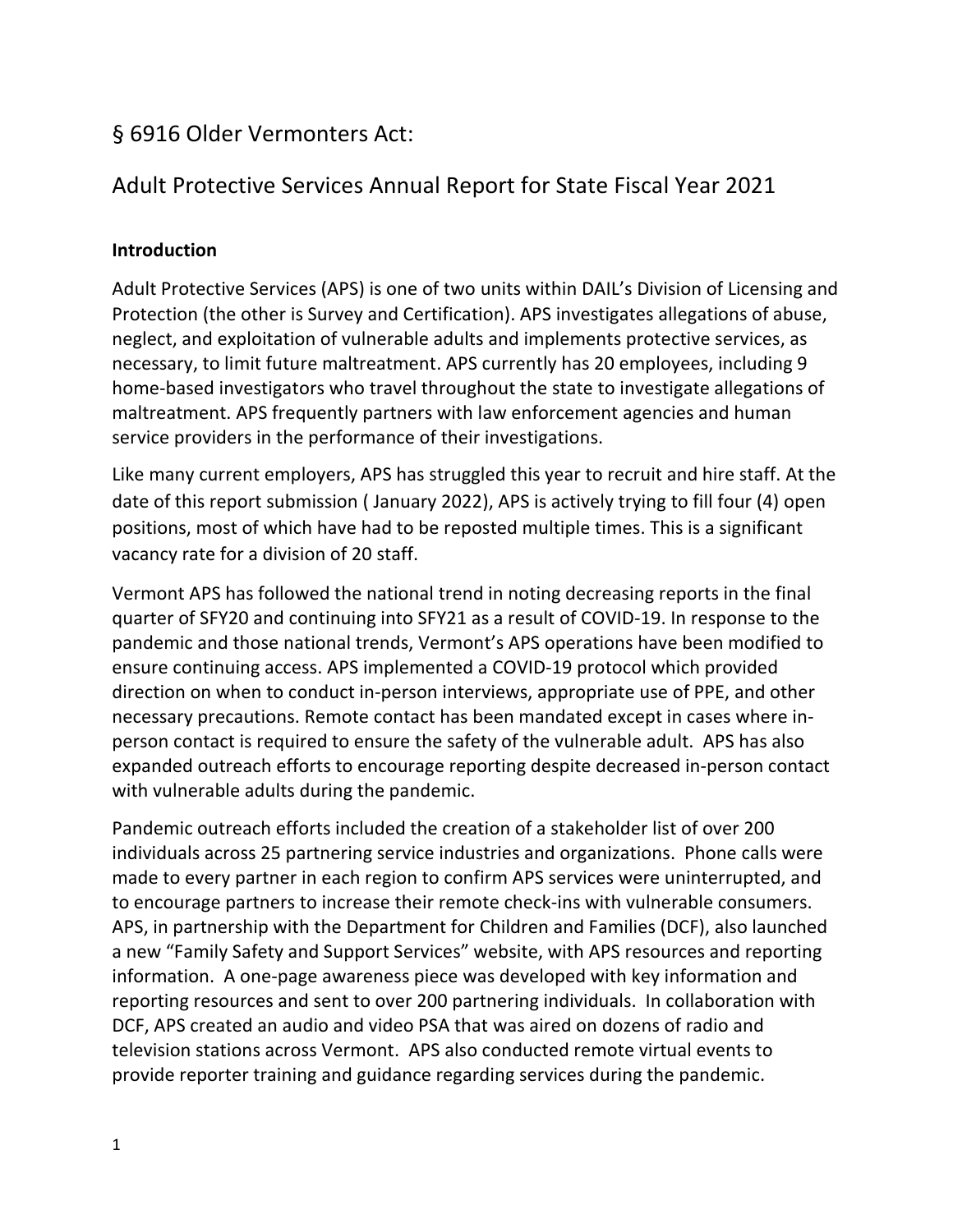APS continues to value our work with volunteers and community partners on the APS Committee of the DAIL Advisory Board and through the file review process. During file reviews, individuals on the APS Committee review reports and investigations to provide feedback on current process and practice; increasing transparency into our work as an investigative body for the protection of vulnerable adults.

Adult Protective Services was awarded a one-million dollar grant in August of 2019 by the Federal Health and Human Services (HHS) Administration for Community Living (ACL) to provide Restorative Justice case services towards lowering the re-victimization rates of vulnerable adults, as well as lowering the recidivism rates of perpetrators of maltreatment. The Restorative Justice pilot program in APS has demonstrated success, and in 3rd Quarter of SFY21, ACL has offered to fund the pilot program for one additional year, awarding a supplement of \$204,750 additional funds to extend the performance period through late calendar year 2023 with the option for a no-cost extension beyond that. Additionally, APS received notice from ACL regarding two other awards received in the 4th Quarter of SFY21: \$704,000 through Coronavirus Response and Relief Supplemental Appropriations Act (CRRSA) and \$645,000 through the American Rescue Plan Act (ARPA). ACL provided notice that the same award could be anticipated again in late FFY 2022 with a project period ending in late 2024. These additional award amounts are expected to be equal to this year's CRRSA and ARPA awards. These awards fund APS Service Navigators to help better identify vulnerable adults in Vermont and connect them to needed services, the building of a new data library, purchase of remote work equipment, PPE and training opportunities for staff.

Act 46 of 2013 required the Secretary of the Agency of Human Services to submit an annual report to the Legislature through January 2018. Although the requirements of Act 46 sunset effective January  $15<sup>th</sup>$ , 2018, the Department continues to provide the requested information each year to ensure transparency and accountability. The improvements in Vermont's APS programs in recent years have been well-documented; that progress has been a result of building and maintaining collaborative partnerships and continuous efforts to improve both policy and practice.

## **Reporting Elements**

Beginning in calendar year 2021, as stated in § 6916, on or before January 15 of each calendar year, and notwithstanding the provisions of 2 V.S.A. § 20(d), the Department [DAIL] shall report to the House Committee on Human Services and the Senate Committee on Health and Welfare regarding the Department's adult protective services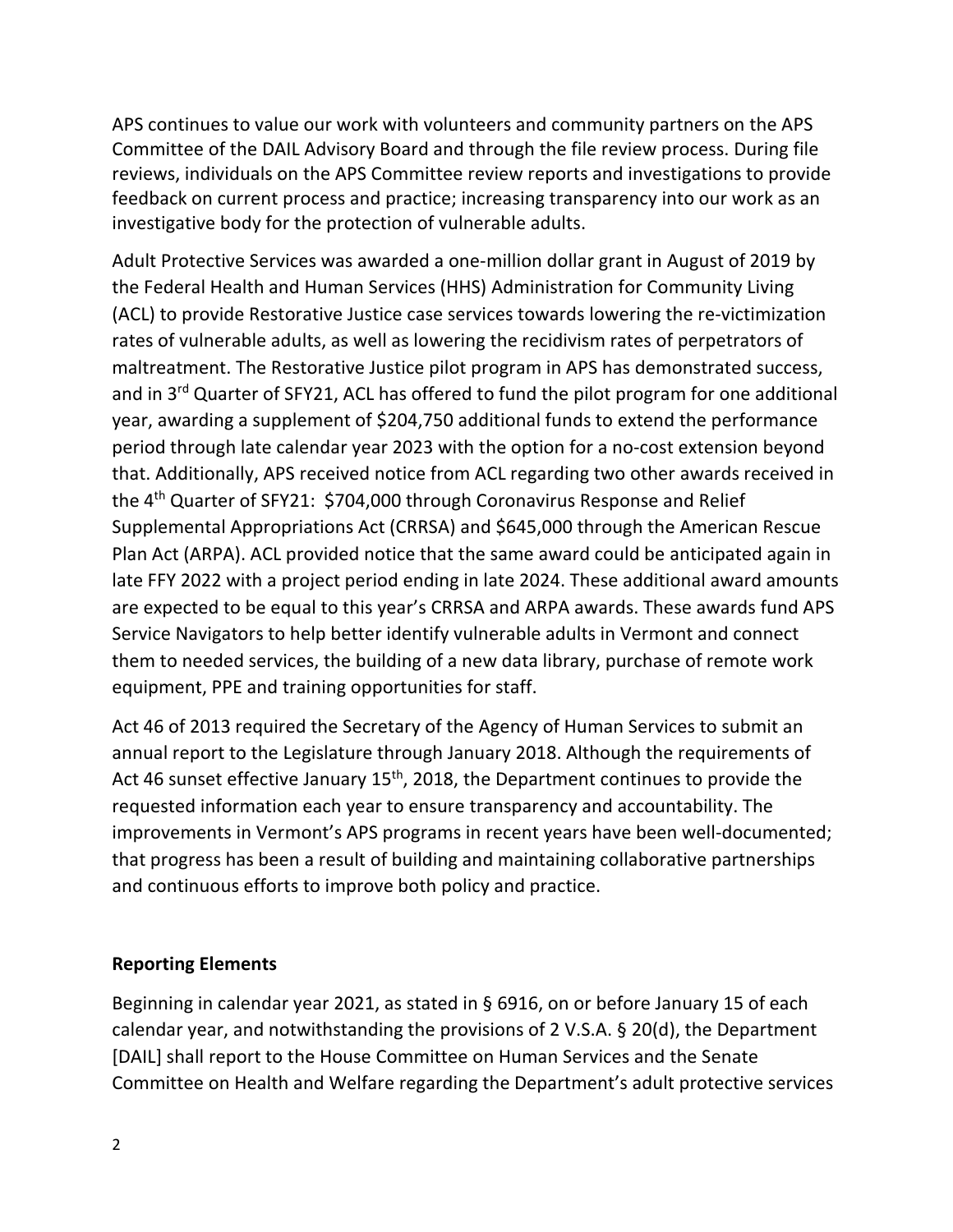activities during the previous fiscal year. The following provides detail on the eighteen (18) required reporting elements as specified in the Older Vermonters Act.

*(1) the number of reports of abuse, neglect, or exploitation of a vulnerable adult that the Department's Adult Protective Services program received during the previous fiscal year and comparisons with the two prior fiscal years.*

APS received 3,461 reports of maltreatment (abuse, neglect, and/or exploitation) in State Fiscal Year 2021 (SFY21). In SFY20, APS received 3,649, and in SFY19, APS received 4,080.

*(2) the Adult Protective Services program's timeliness in responding to reports of abuse, neglect, or exploitation of a vulnerable adult during the previous fiscal year, including the median number of days it took the program to make a screening decision.*

APS responded to reports within a median 1.81 calendar days in SFY21. This median number is calculated by the time elapsed between the report date/time and resolution date/time of that report.

*(3) the number of reports received during the previous fiscal year that required a field screen to determine vulnerability and the percentage of field screens that were completed within 10 calendar days.*

In SFY21, 142 reports received by APS required a Field Screen, an extension of the screening process where an APS Investigator gathers additional information in order to determine if an investigation should be opened. 69% of the resulting Field Screens were completed within 10 calendar days of receipt of report.

*(4) the number of reports of abuse, neglect, or exploitation of a vulnerable adult that were received from a facility licensed by the Department's Division of Licensing and Protection during the previous fiscal year.*

APS received 641 reports in SFY21 where the alleged maltreatment occurred in a nursing home, residential care home, therapeutic community residence, or assisted living residence. These reports are shared with the State's Survey & Certification unit in the event that facility practices may need to be investigated.

*(5) the numbers and percentages of reports received during the previous fiscal year by each reporting method, including by telephone, e-mail, Internet, facsimile, and other means.*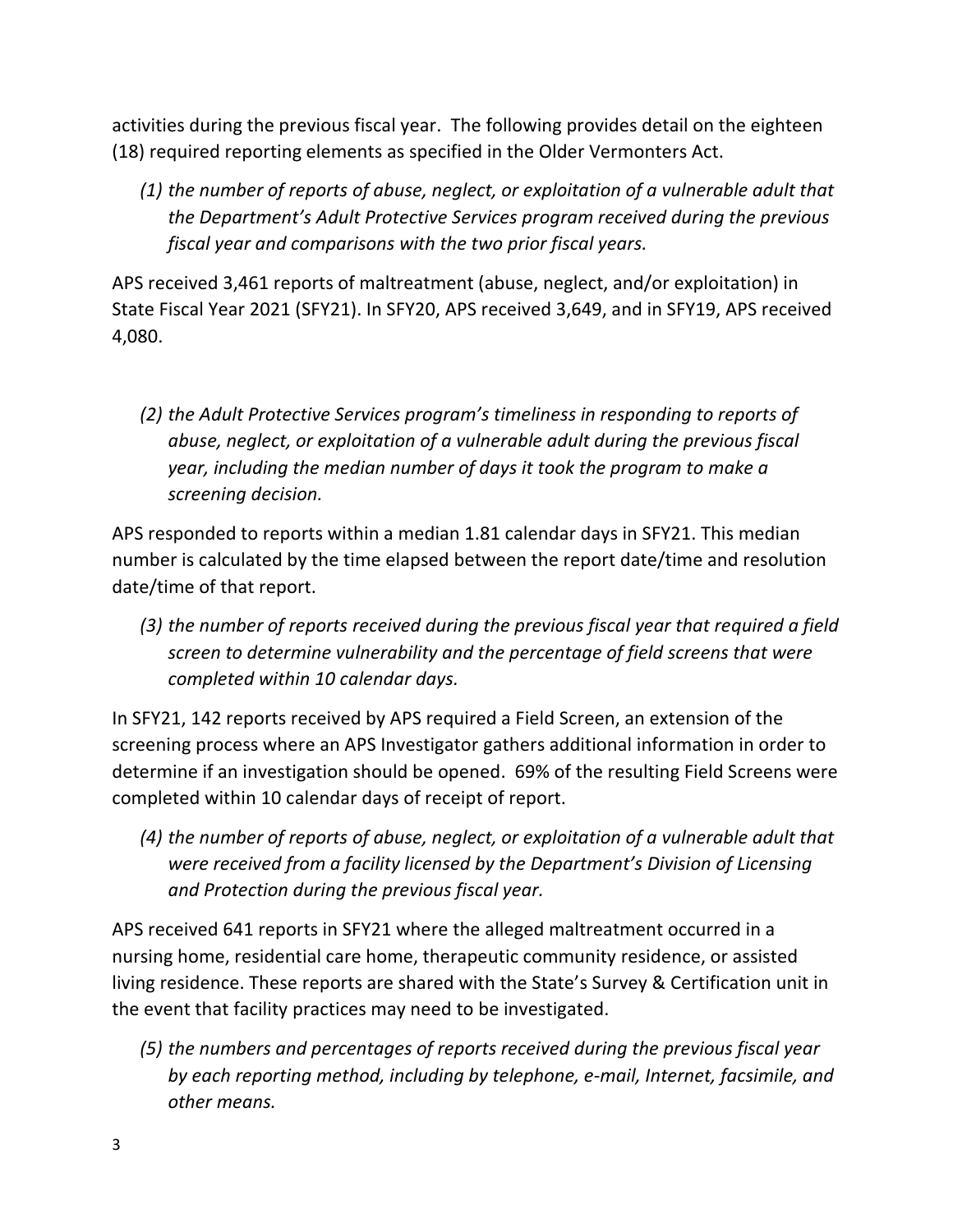In SFY21, APS received 3,461 reports:

- 862 telephone reports, representing 25%
- 402 e-mail reports, representing 12%
- 2,128 internet reports, representing 61%
- 56 facsimile reports, representing 2%
- 13 reports from other methods, representing less than 1%
- *(6) the number of investigations opened during the previous fiscal year and comparisons with the two prior fiscal years.*

APS opened 616 investigations in SFY21. In comparison, APS opened 639 investigations in SFY20 and 787 investigations in SFY19.

*(7) the number and percentage of investigations during the previous fiscal year in which the alleged victim was a resident of a facility licensed by the Department's Division of Licensing and Protection.*

In SFY21, 78 investigations— representing 13% of all investigations that year— involved an alleged victim in a nursing home, residential care home, therapeutic community residence, or assisted living residence.

*(8) data regarding the types of maltreatment experienced by alleged victims during the previous fiscal year, including: (A) the percentage of investigations that involved multiple types of allegations of abuse, neglect, or exploitation, or a combination; (B) the numbers and percentages of unsubstantiated investigations by type of maltreatment; and (C) the numbers and percentages of recommended substantiations by type of maltreatment.*

In SFY21, there were 103 investigations with combined multiple allegations of abuse, neglect, or exploitation, representing 16% of the total 637 investigations that year.

Investigations that resulted in a recommendation of unsubstantiation by APS for each type of maltreatment were:

- Abuse = 185, representing 29% of 637
- Exploitation = 197, representing 31% of 637
- Neglect = 164, representing 26% of 637

Investigations that resulted in a recommendation of substantiation by APS for each type of maltreatment, including cases that were overturned in appeal and/or the recommendation was rejected, were: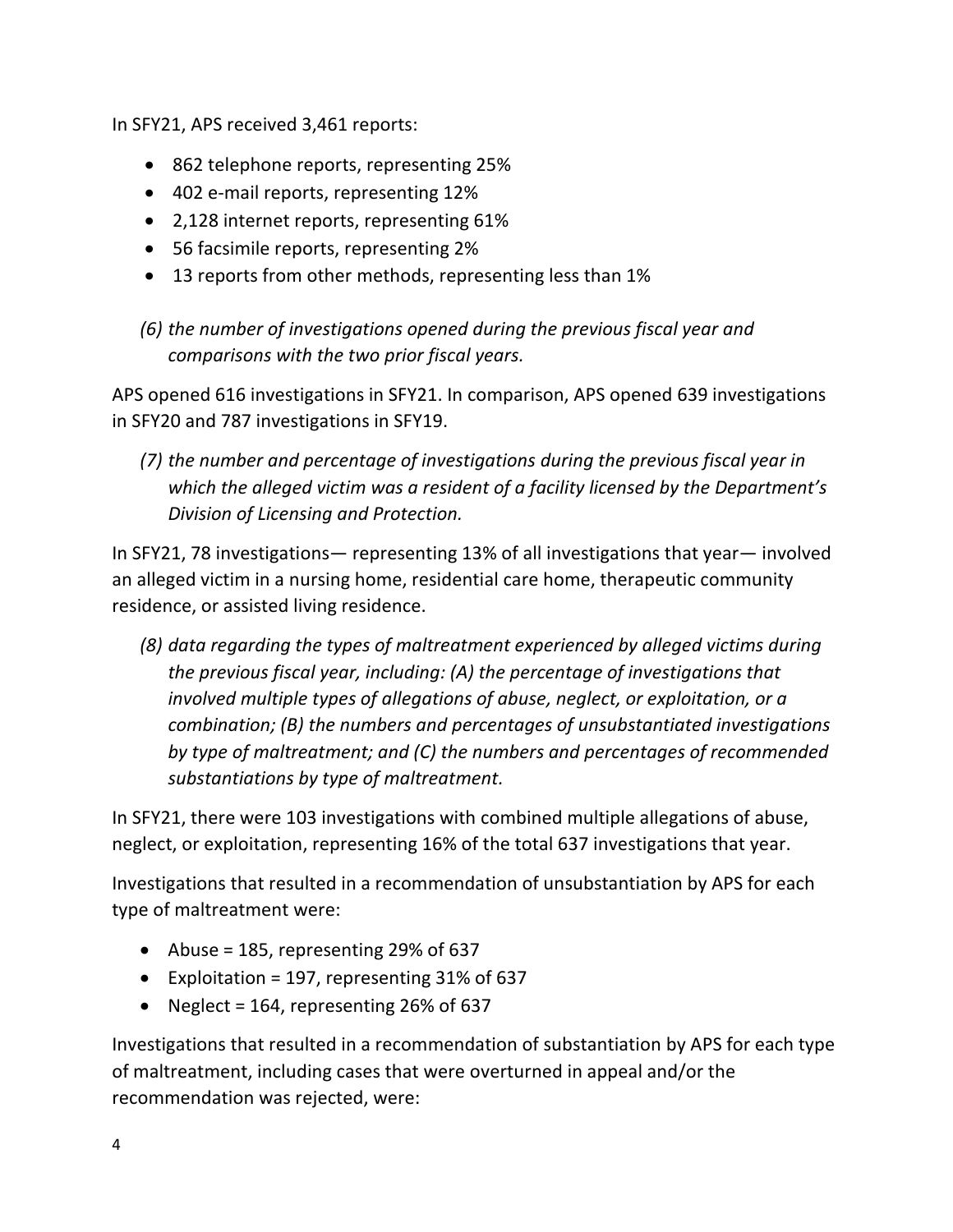- Abuse = 27, representing  $4\%$  of 637
- Neglect = 18, representing 3% of 637
- Exploitation = 36, representing  $6\%$  of  $637$
- *(9) the Department's timeliness in completing investigations during the previous fiscal year, including both unsubstantiated and recommended substantiated investigations.*

In SFY21, 624 investigations were completed in a timely manner in accordance with the APS Policy Manual (within 120 days of assignment from intake), representing 98% of all APS investigations in that year.

Of the investigations that still remain open due to either ongoing legal proceedings or completion beyond their due date and allowable review period, one (1) investigation was recommended for unsubstantiation and thirteen (13) investigations were recommended for substantiation.

*(10) data on Adult Protective Services program investigator caseloads, including: (A) average daily caseloads during the previous fiscal year and comparisons with the two prior fiscal years; (B) average daily open investigations statewide during the previous fiscal year and comparisons with the two prior fiscal years; (C) average numbers of completed investigations per investigator during the previous fiscal year; and (D) average numbers of completed investigations per week during the previous fiscal year.*

In SFY21, the average daily caseload of each APS investigator was 16. By comparison, the average daily caseloads per investigator was 13 in SFY20 and 21 in SFY19.

The average daily open caseloads across all of APS in SFY21 was 125. By comparison, the average daily open caseloads in SFY20 was 121, and in SFY19 was 189.

The average number of completed investigations per investigator in SFY21 was 79. By comparison, the average number of completed investigations in SFY 20 was 77, and in SFY19 was 102.

The average number of completed investigations per week in SFY21 was twelve (12). By comparison, the average number of investigations completed weekly in SFY20 was thirteen (13), and in SFY19 was eighteen (18).

*(11) the number of reviews of screening decisions not to investigate, including the number and percentage of these decisions that were upheld during the previous fiscal year and comparisons with the two prior fiscal years.*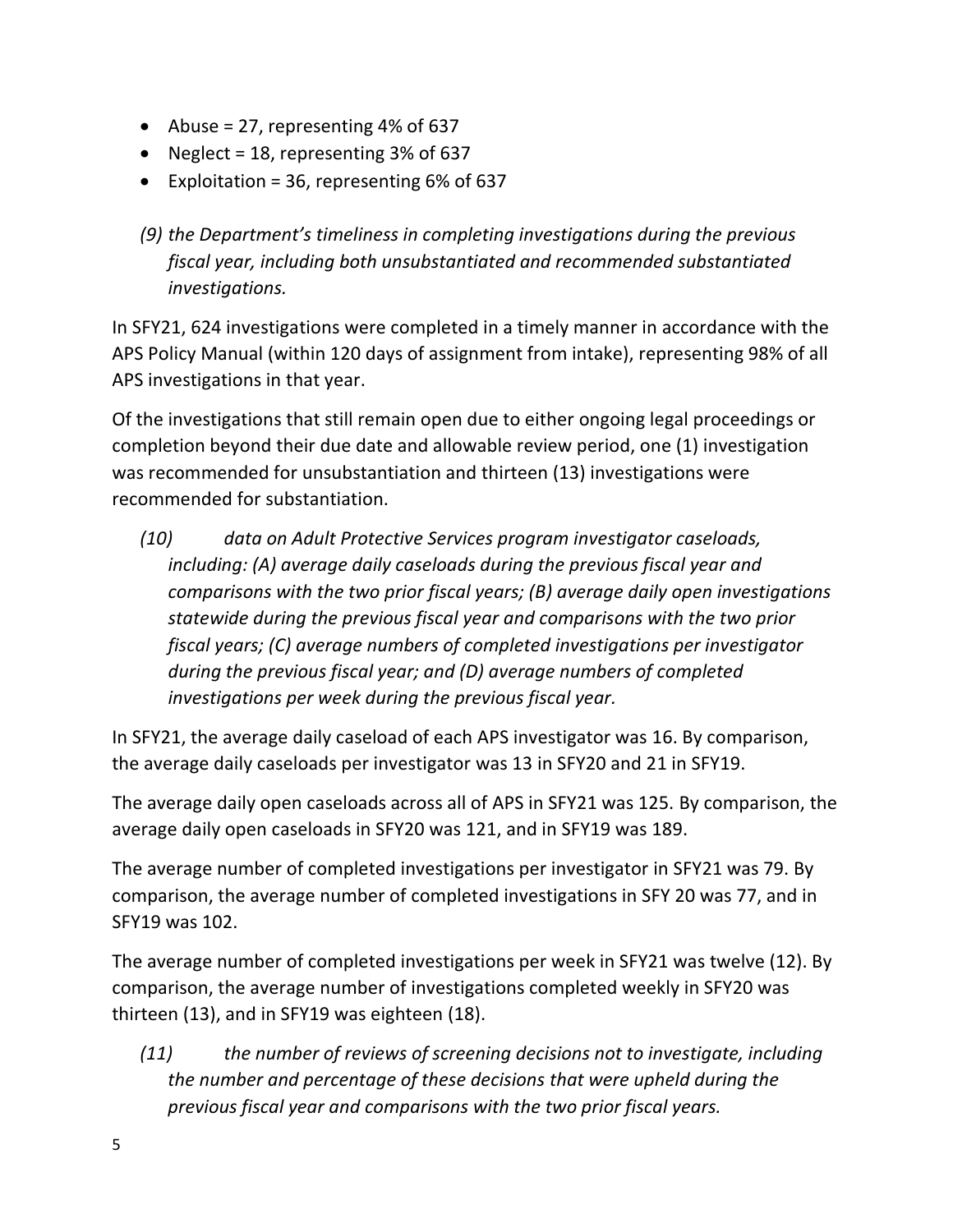In SFY21, the Department reviewed 11 decisions not to investigate, of which 6 (55%) decisions by APS were upheld, and 5 (45%) decisions were reversed. By comparison, in SFY 20, the Department reviewed 51 decisions not to investigate, of which 33 (65%) decisions by APS were upheld, and 18 (35%) decisions were reversed, and in SFY19, the Department reviewed 16 decisions, of which 11 (69%) were upheld, and 5 (31%) were reversed.

*(12) the number of reviews of investigations that resulted in an unsubstantiation, including the number and percentage of these unsubstantiations that were upheld during the previous fiscal year and comparisons with the two prior fiscal years.*

In SFY21, the Department reviewed zero (0) investigations that resulted in a recommendation by APS for unsubstantiation. By comparison, in SFY20, the Department reviewed 3 investigations that resulted in a recommendation by APS for unsubstantiation, and upheld 3 (100%) of these recommendations, and in SFY19, the Department reviewed 6 investigations recommending unsubstantiation and upheld 6 (100%).

*(13) the number of appeals of recommendations of substantiation that concluded with the Commissioner, including the number and percentage of these recommendations that the Commissioner upheld during the previous fiscal year and comparisons with the two prior fiscal years.*

The Commissioner heard 19 appeals in SFY21 of recommendations of substantiation. Of these 19 appeals, the Commissioner upheld 7 (37%) and reversed 12 (63%). By comparison in SFY20 the Commissioner heard 32 appeals, and of these 32 appeals, the Commissioner upheld 15 (47%) and reversed 17 (53%) of these recommendations. In SFY19 the Commissioner heard 21 appeals, upheld 15 (71%) and reversed 6 (29%).

*(14) the number of appeals of recommendations of substantiation that concluded with the Human Services Board, including the numbers and percentages of these recommendations that the Board upheld during the previous fiscal year and comparisons with the two prior fiscal years.*

In SFY21, 6 appeals of recommendations of substantiation concluded with the Human Services Board. Of these 6 appeals, 3 (50%) recommendations were upheld by the Board, and 3 (50%) were overturned. By comparison, in SFY20, 17 appeals of recommendations of substantiation concluded with the Human Services Board. Of these 17 appeals, 10 (59%) recommendations were upheld by the Board, and 7 (41%) were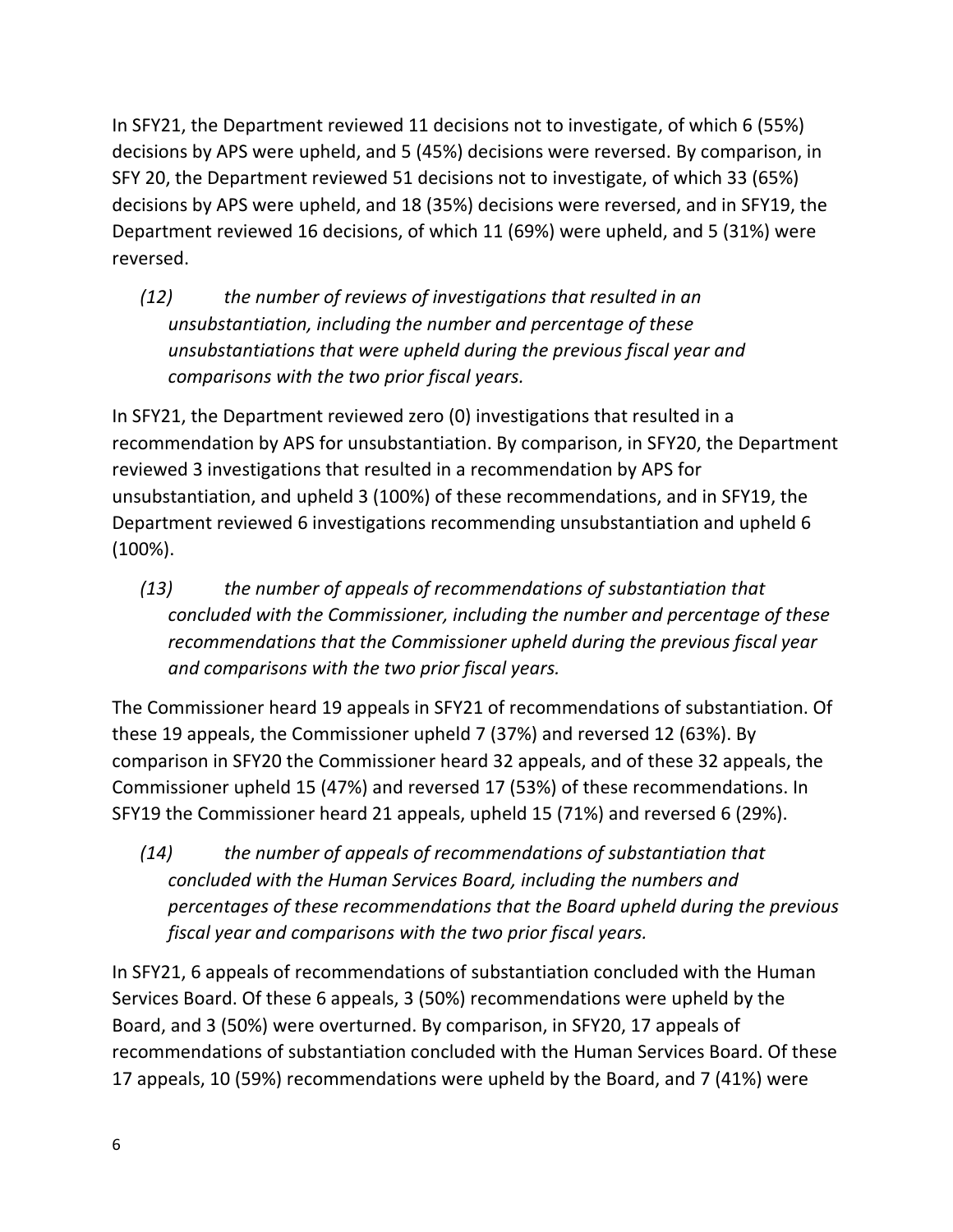overturned. In SFY19, 11 recommendations were appealed to the Board, 7 (64%) were upheld and 4 (36%) were overturned.

*(15) the number of appeals of recommendations of substantiation that concluded with the Vermont Supreme Court, including the numbers and percentages of these recommendations that the Court upheld during the previous fiscal year and comparisons with the two prior fiscal years.*

In SFY21, zero (0) appeals of recommendations of substantiation concluded with the Vermont Supreme Court. There were also zero (0) appeals that concluded with the Court in both SFY20 and SFY19.

*(16) the number of expungement requests received during the previous fiscal year, including the number of requests that resulted in removal of an individual from the Adult Abuse Registry.* 

In SFY21, the Department received 24 expungement requests. Of these 24 requests, 14 resulted in expungement and removal from the Adult Abuse Registry, and 10 requests were denied.

*(17) the number of individuals placed on the Adult Abuse Registry during the previous fiscal year and comparisons with the two prior fiscal years.*

In SFY21, 55 individuals were placed on the Adult Abuse Registry. By comparison, in SFY20, 97 individuals were placed on the Registry, and in SFY19, 157 individuals were placed on the Registry.

*(18) the number of individuals removed from the Adult Abuse Registry during the previous fiscal year.*

In SFY21, 14 individuals were removed from the Adult Abuse Registry.

## **Conclusion**

In SFY21, APS continues to balance its mission and its new focus on new Restorative Justice and Service Navigation grant efforts alongside the challenges of COVID-19. To meet these challenges, APS will continue to collaborate with other departments in AHS to host virtual gatherings to inform community partners and service providers about the role, responsibility, and statutory authority of APS. This outreach will include new, remote mandatory reporter trainings.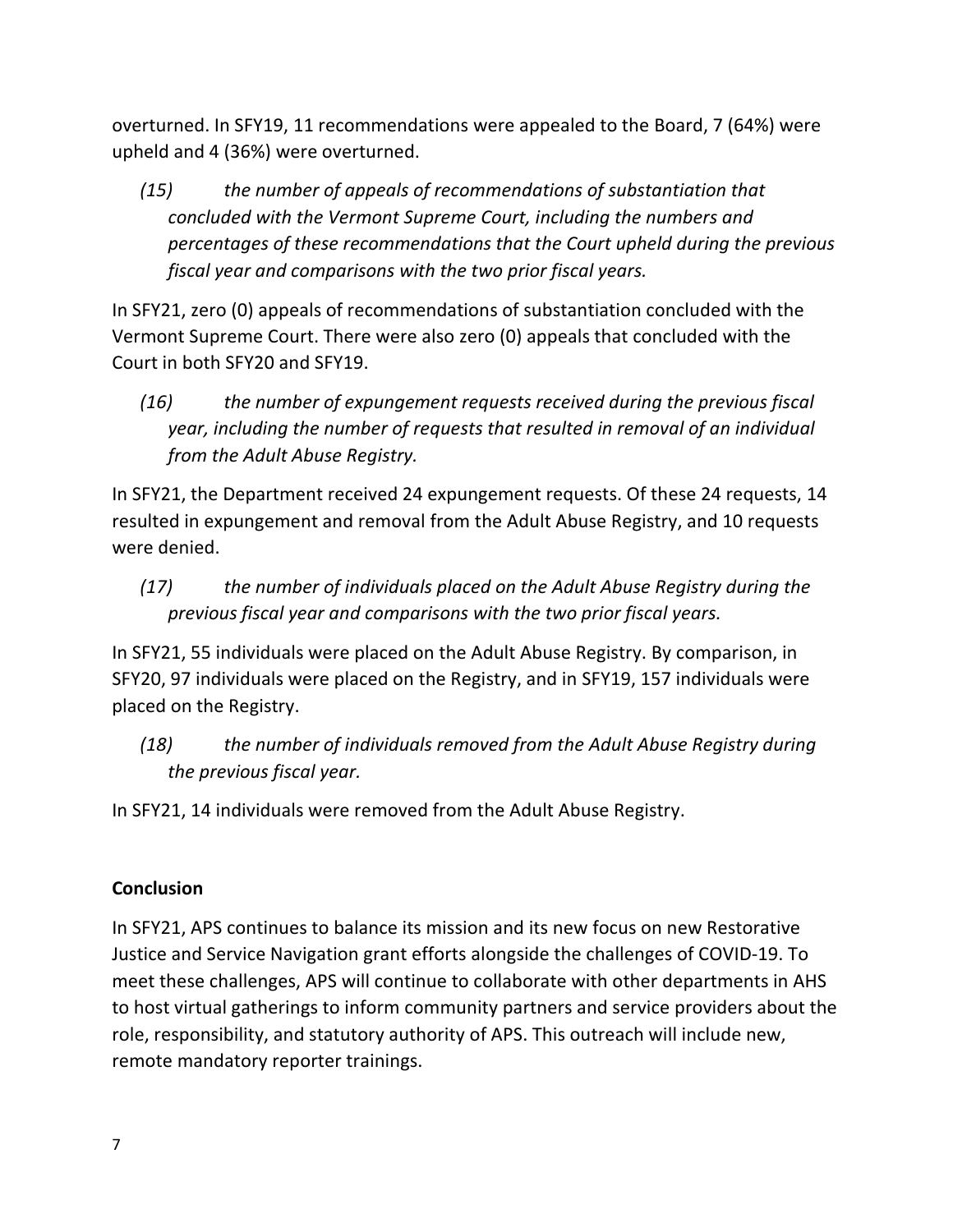APS continues to work closely with the DAIL Advisory Board's APS Committee to review Vermont's current APS Statute and to consider needed changes to align with national trends and best practices. Since the APS statute was established, Vermont demographics and structure for service delivery have changed dramatically. When the statute was passed nearly half a century ago, most of the care provided to vulnerable adults was provided in institutional settings. Now many more vulnerable adults are receiving care in home and community-based settings, provided by a range of different service providers and family caregivers. That change in settings generates a need for review and possible revision of the current statutes. In SFY21, the APS Committee held monthly statute review meetings and identified nine major areas where the current APS statute and operations are not in alignment with national standards and recognized best practices for protecting vulnerable adults. These major areas include:

- Victim Rights
- Proportional Funding
- Self-Neglect
- Definitions
- Adult Abuse Registry
- Reporting requirements and Info Sharing
- Discretionary Powers and Differentiated Response
- Evidentiary Standards
- Review and Appeal Rights

DAIL leadership, in partnership with the APS Committee, will dedicate efforts in SFY22 to developing recommendations for APS operational changes. In the next biennium, APS plans to work with the APS Committee to look at whether any changes should be made to the statutory measures in 33 V.S.A. Chapter 69 to ensure that APS is able to continue to protect vulnerable adults whose health or welfare is at risk due to abuse, neglect or exploitation.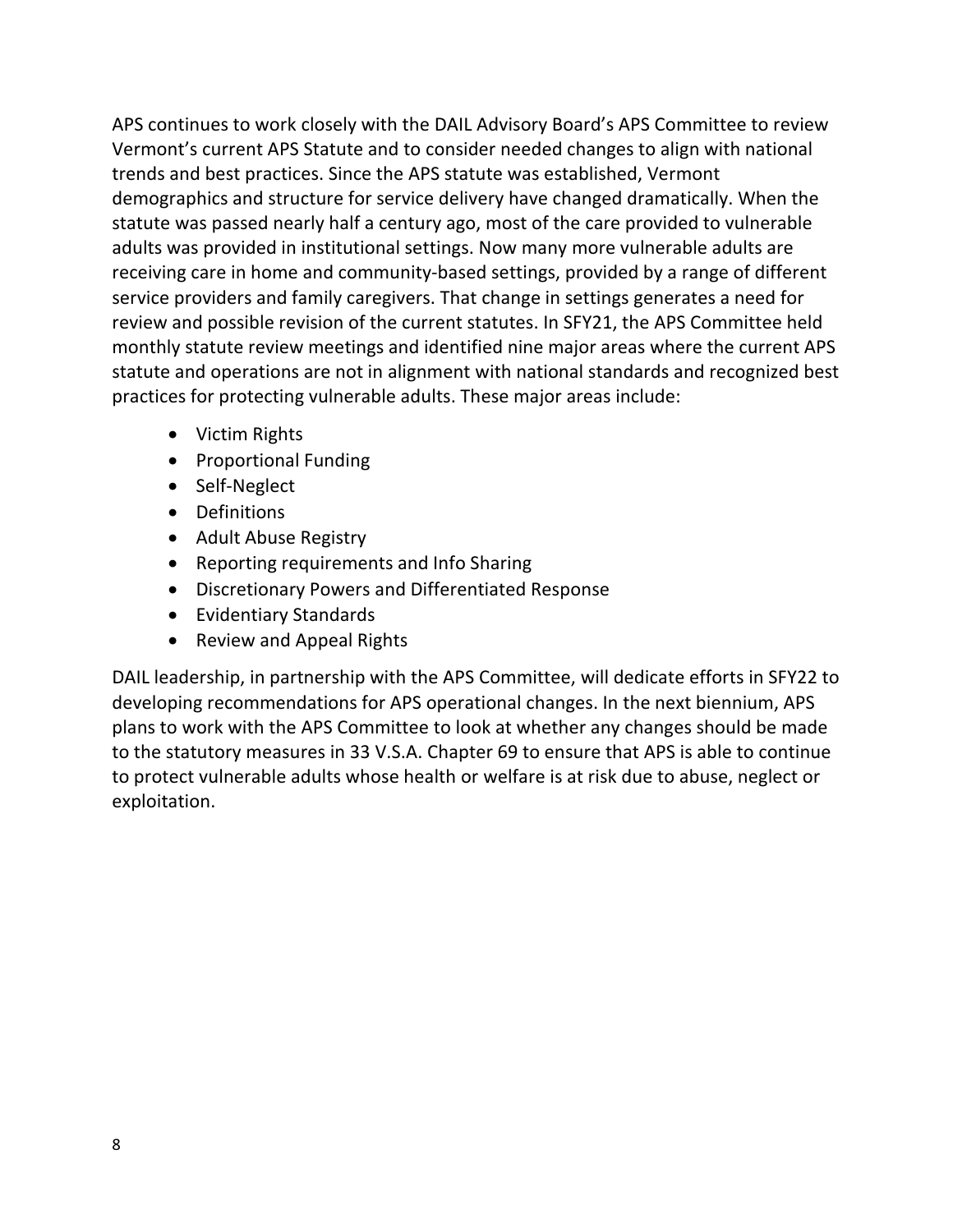### **Appendix A: Definitions**

- 1) "Abuse" means:
	- a) Any treatment of a vulnerable adult which places life, health, or welfare in jeopardy or which is likely to result in impairment of health;
	- b) Any conduct committed with an intent or reckless disregard that such conduct is likely to cause unnecessary harm, unnecessary pain, or unnecessary suffering to a vulnerable adult;
	- c) Unnecessary or unlawful confinement or unnecessary or unlawful restraint of a vulnerable adult;
	- d) Any sexual activity with a vulnerable adult by a caregiver who volunteers for or is paid by a caregiving facility or program. This definition shall not apply to a consensual relationship between a vulnerable adult and a spouse or domestic partner, nor to a consensual relationship between a vulnerable adult and a caregiver hired, supervised, and directed by the vulnerable adult;
	- e) Intentionally subjecting a vulnerable adult to behavior which should reasonably be expected to result in intimidation, fear, humiliation, degradation, agitation, disorientation, or other forms of serious emotional distress; or
	- f) Administration, or threatened administration, of a drug, substance, or preparation to a vulnerable adult for a purpose other than legitimate and lawful medical or therapeutic treatment.

Note: A report of abuse cannot be substantiated absent evidence that the alleged perpetrator knew, or should have known, of the alleged victim's status as a vulnerable adult. In re Appeal of Tinker, 165 Vt. 621 (1996).

- 2) "Adult Abuse Registry" means a list, maintained by APS, of individuals who have been substantiated for or convicted of abusing, neglecting, or exploiting a vulnerable adult.
- 3) "Agency" means the Agency of Human Services, also referred to as "AHS."
- 4) "Alleged Perpetrator" means the individual alleged to have abused, neglected, or exploited the alleged victim, as reported. Also referred to as the "AP."
- 5) "Alleged Victim" means the individual who is alleged to have been abused, neglected, or exploited by the alleged perpetrator, as reported. Also referred to as the "AV."
- 6) "Appeal" means:
	- a) The process through which the DAIL Commissioner, the Human Services Board, and/or the Vermont Supreme Court review a decision to recommend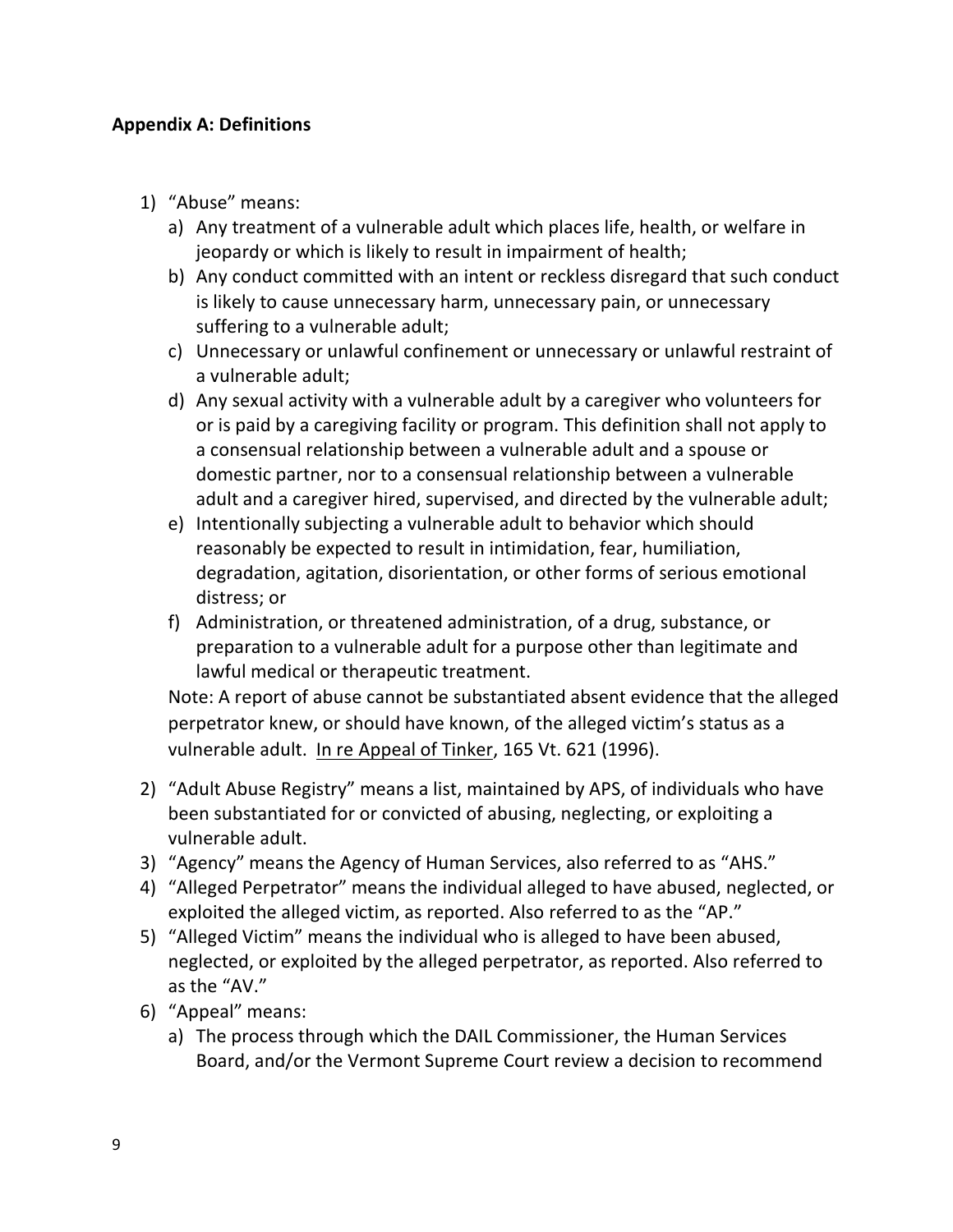substantiation of, or to substantiate, an alleged perpetrator for abusing, neglecting, or exploiting a vulnerable adult.

- 7) "Care" means subsistence, medical services, custodial services, personal care services, mental health services, or rehabilitative services, and includes assistance with activities of daily living or instrumental activities of daily living.
- 8) "Caregiver" means a person, agency, facility, or other organization with responsibility for *providing* subsistence or medical or other care to an adult who is an elder or has a disability, who has assumed the responsibility voluntarily, by contract, or by an order of the Court; or a person *providing* care, including medical care, custodial care, personal care, mental health services, rehabilitative services, or any other kind of care provided which is required because of another's age or disability.
- 9) "Commissioner" means the Commissioner of the Department of Disabilities, Aging, and Independent Living or their designee.
- 10)"Department" means the Department of Disabilities, Aging, and Independent Living, also referred to as "DAIL."
- 11)"Division" means the Division of Licensing and Protection, also referred to as "DLP."
- 12)"Exploitation" means:
	- a) Willfully using, withholding, transferring, or disposing of funds or property of a vulnerable adult without or in excess of legal authority for the wrongful profit or advantage of another;
	- b) Acquiring possession or control of or an interest in funds or property of a vulnerable adult through the use of undue influence, harassment, duress, or fraud;
	- c) The act of forcing or compelling a vulnerable adult against their will to perform services for the profit or advantage of another; or
	- d) Any sexual activity with a vulnerable adult when the vulnerable adult does not consent or when the actor knows or should know that the vulnerable adult is incapable of resisting or declining consent to the sexual activity due to age or disability or due to fear of retribution or hardship, whether or not the actor has actual knowledge of vulnerable status.

Note: A report of exploitation cannot be substantiated absent evidence that the alleged perpetrator knew, or should have known, of the alleged victim's status as a vulnerable adult. In re Appeal of Tinker, 165 Vt. 621 (1996). This requirement, however, does not apply to allegations under subsection d) above.

13) "Expungement" means the removal of an individual's name from the Adult Abuse Registry.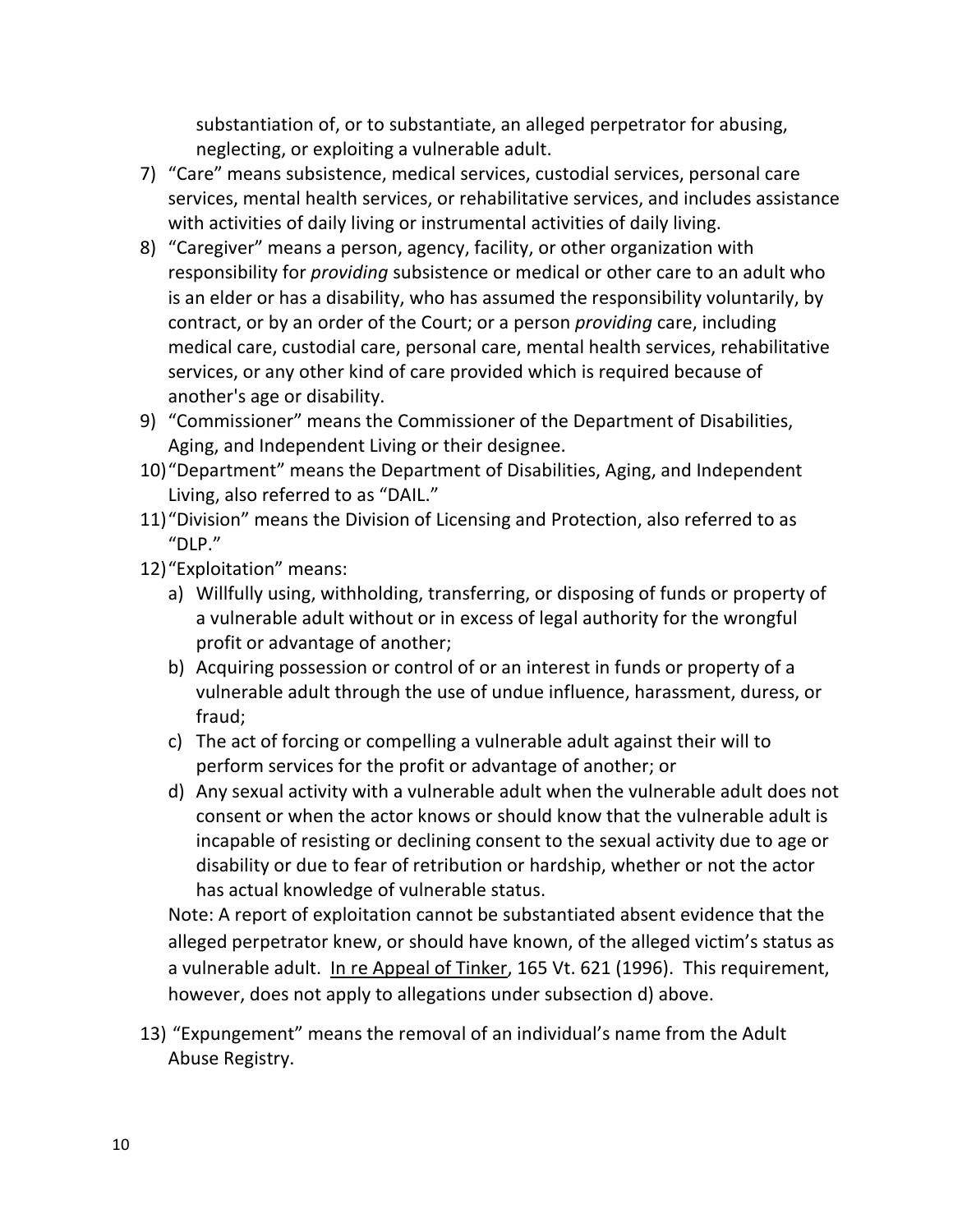- 14)"Field Screen" means an extension of the screening process where an APS Investigator gathers additional information in order to determine if an investigation should be opened.
- 15)"Intake" means the act of gathering information from a reporter or other individuals with information pertaining to a report for the purpose of making a screening decision.
- 16)"Investigation" means an investigation conducted by an APS Investigator for the purpose of determining if a vulnerable adult was abused, neglected, or exploited and which complies with the requirements set forth in 33 V.S.A. § 6906(b).
- 17)"Investigative Summary" means the document that summarizes the investigation conducted by an APS Investigator, to include a recommendation for substantiation or unsubstantiation for the alleged perpetrator.
- 18)"Investigator" means an APS Investigator who investigates allegations of the abuse, neglect, or exploitation of a vulnerable adult.
- 19)"Neglect" means purposeful or reckless failure or omission by a caregiver to:
	- a) Provide care or arrange for goods or services necessary to maintain the health or safety of a vulnerable adult, including food, clothing, medicine, shelter, supervision, and medical services, unless the caregiver is acting pursuant to the wishes of the vulnerable adult or their representative, or an advance directive, as defined in 18 V.S.A. §9701;
	- b) Make a reasonable effort, in accordance with the authority granted the caregiver, to protect a vulnerable adult from abuse, neglect, or exploitation by others;
	- c) Carry out a plan of care for a vulnerable adult when such failure results in or could reasonably be expected to result in physical or psychological harm or a substantial risk of death to the vulnerable adult, unless the caregiver is acting pursuant to the wishes of the vulnerable adult or their representative, or advance directive, as defined in 18 V.S.A. §9701; or
	- d) Report significant changes in the health status of a vulnerable adult to a physician, nurse, or immediate supervisor, when the caregiver is employed by an organization that offers, provides or arranges for personal care.

Note: A report of neglect cannot be substantiated absent evidence that the alleged perpetrator knew, or should have known, of the alleged victim's status as a vulnerable adult. In re Appeal of Tinker, 165 Vt. 621 (1996).

Note: When considering the definition of neglect, neglect:

• May include a mandatory reporter's willful failure to report when they know of or have received information about or reasonably suspect abuse, neglect, or exploitation of a vulnerable adult, but only when the mandatory reporter is also a caregiver.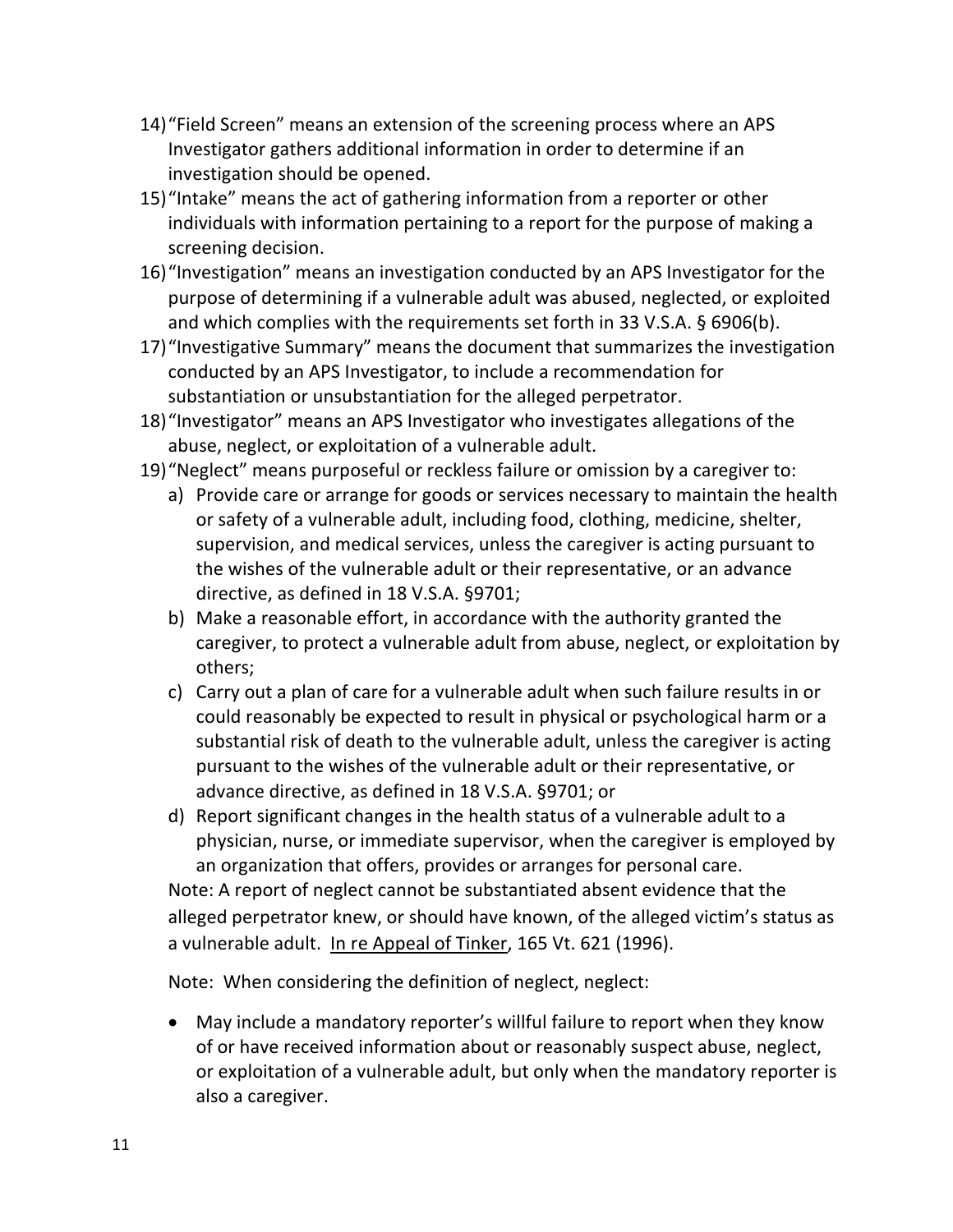• May be repeated conduct or a single incident which has resulted in or could be expected to result in physical or psychological harm, as a result of a), b), c) or d) of this subdivision.

Note: When considering substantiation for neglect:

- The APS Investigator will consider whether the alleged perpetrator was acting in their role as caregiver of the vulnerable adult at the time of the alleged misconduct. Caregivers who assist vulnerable adults with supported decision making, where the vulnerable adult has the authority to make a decision about their actions or inactions, will not be considered to have acted purposefully or recklessly if the vulnerable adult ignores the advice of the caregiver.
- 20)"Protective Services" means actions taken to safeguard a vulnerable adult to prevent future abuse, neglect, or exploitation.
- 21)"Purposeful" means it is a person's intent or desire to engage in or refrain from engaging in specific conduct to cause or bring about specific harm.
- 22)"Reasonable Effort" includes those actions that an ordinary person in the same or similar circumstances would take, in accordance with his authority, to protect a vulnerable adult from abuse, neglect, or exploitation.
- 23)"Reasonably Suspect" means that an ordinary person under the same or similar circumstances would be of the opinion that a vulnerable adult may have been abused, neglected, or exploited.
- 24)"Reckless" means acting without regard to the probable or possible injurious consequences of their actions, or, foreseeing such consequences, consciously ignoring a known, substantial and unjustifiable risk that their conduct would cause that result. To be reckless, the person's disregard of the risk, when considered in light of the nature and purpose of their conduct, and the circumstances known to them, must have been a gross deviation from how a lawabiding person would have acted in the same situation.
- 25)"Recommendation for Substantiation" means that an investigation has been conducted and that the APS Investigator has concluded that accurate and reliable information discovered in the course of the investigation would lead a reasonable person to believe that the alleged perpetrator abused, neglected, or exploited the vulnerable adult.
- 26)"Referral" means that APS staff has either forwarded information to another service provider to assist a vulnerable adult or has recommended to the vulnerable adult or reporter that they seek services from another service provider. A referral is not a deferral, meaning that APS is still bound to meet its statutory obligation to investigate allegations of the abuse, neglect, and exploitation of vulnerable adults even if they make referrals to other organizations.